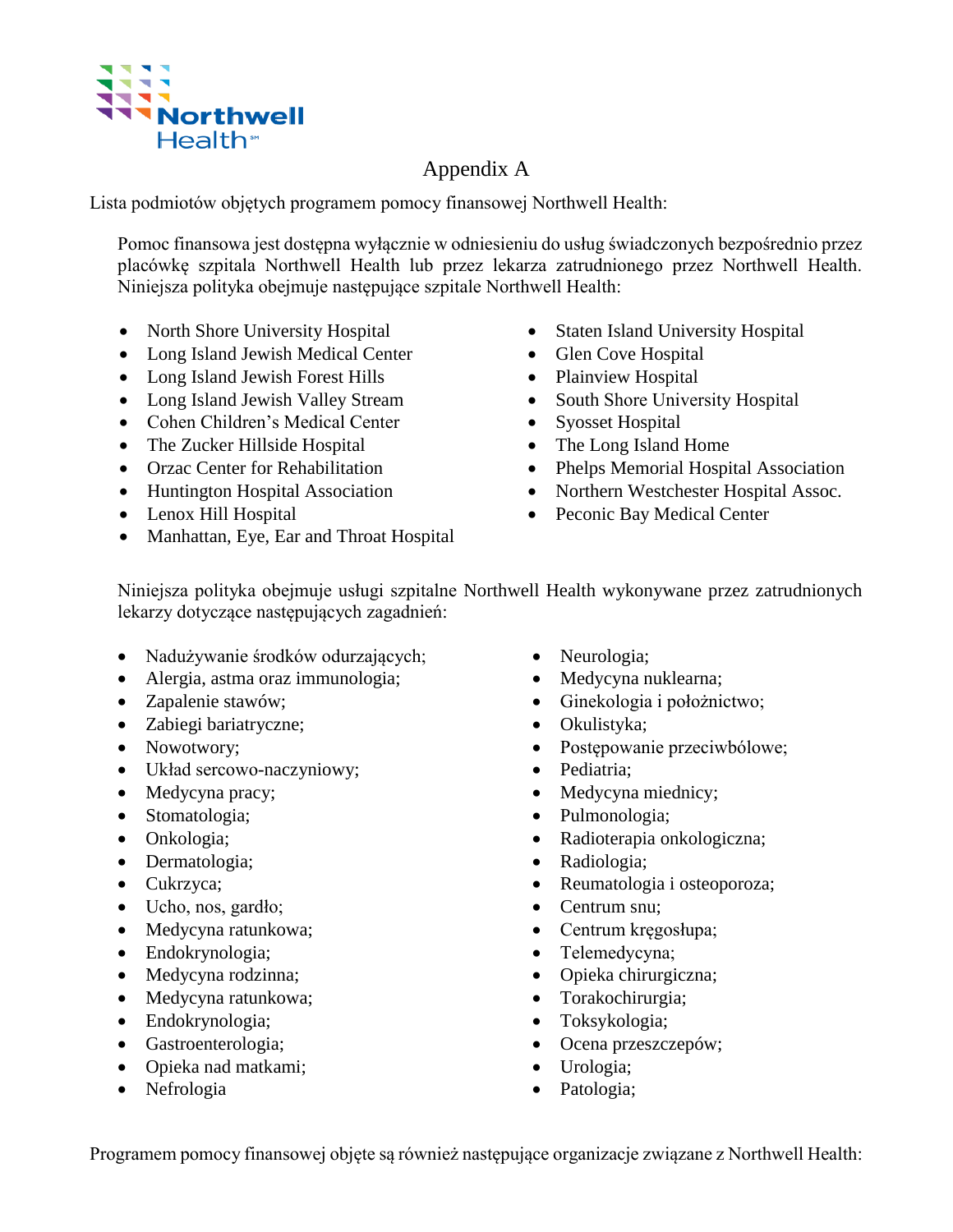

- Anesthesia Management Services, LLC
- Brightwaters Gynecology, PC
- Brooklyn Ambulatory Care, PC
- Brooklyn Ambulatory Services, LLC
- Carnegie Cardiovascular, PC
- Community Drive Surgery, PC
- DHCH, LLC
- Endo Group, LLC
- Endoscopy Center of Long Island
- Greenwich Village Ambulatory Surgery Center, LLC
- Krasnoff Consultative Services, LLC
- Lakeville Surgery, PC
- Lenox Hill Hospital Medical, PC
- Lenox Hill Pathology, PC
- Lenox Otolaryngology Head & Neck Surgery, PC
- Lynbrook SC, LLC
- Marcus Avenue Medical, PC
- Medical Care of Queens, PC
- Melville SC, LLC
- North Shore LIJ Cardiovascular Medicine PC
- North Shore LIJ Occupational Medicine PC
- North Shore Medical Accelerator, PC
- North Shore-LIJ Anesthesiology, PC
- North Shore-LIJ Cardiology @ Deer Park, PC
- North Shore-LIJ Clinical Integration Network IPA, LLC
- North Shore-LIJ Heart Surgery, PC
- North Shore-LIJ Internal Medicine at Lynbrook, PC
- North Shore-LIJ Internal Medicine at New Hyde Park, PC
- North Shore-LIJ Internal Medicine, PC
- North Shore-LIJ Medical Group at Huntington, PC
- North Shore-LIJ Medical Group at North Nassau, PC
- North Shore-LIJ Medical Group at Syosset, PC
- North Shore-LIJ Medical Group Urgent Medical Care, PC
- North Shore-LIJ Medical Group, PC
- North Shore-LIJ Medical, PC
- North Shore-LIJ OB-GYN at Garden City, PC
- North Shore-LIJ OB-GYN at New Hyde Park, PC
- North Shore-LIJ OB-GYN, PC
- North Shore-LIJ Pediatrics of Suffolk County, PC
- North Shore-LIJ Radiology Services, PC
- North Shore-LIJ Renal Ventures, LLC